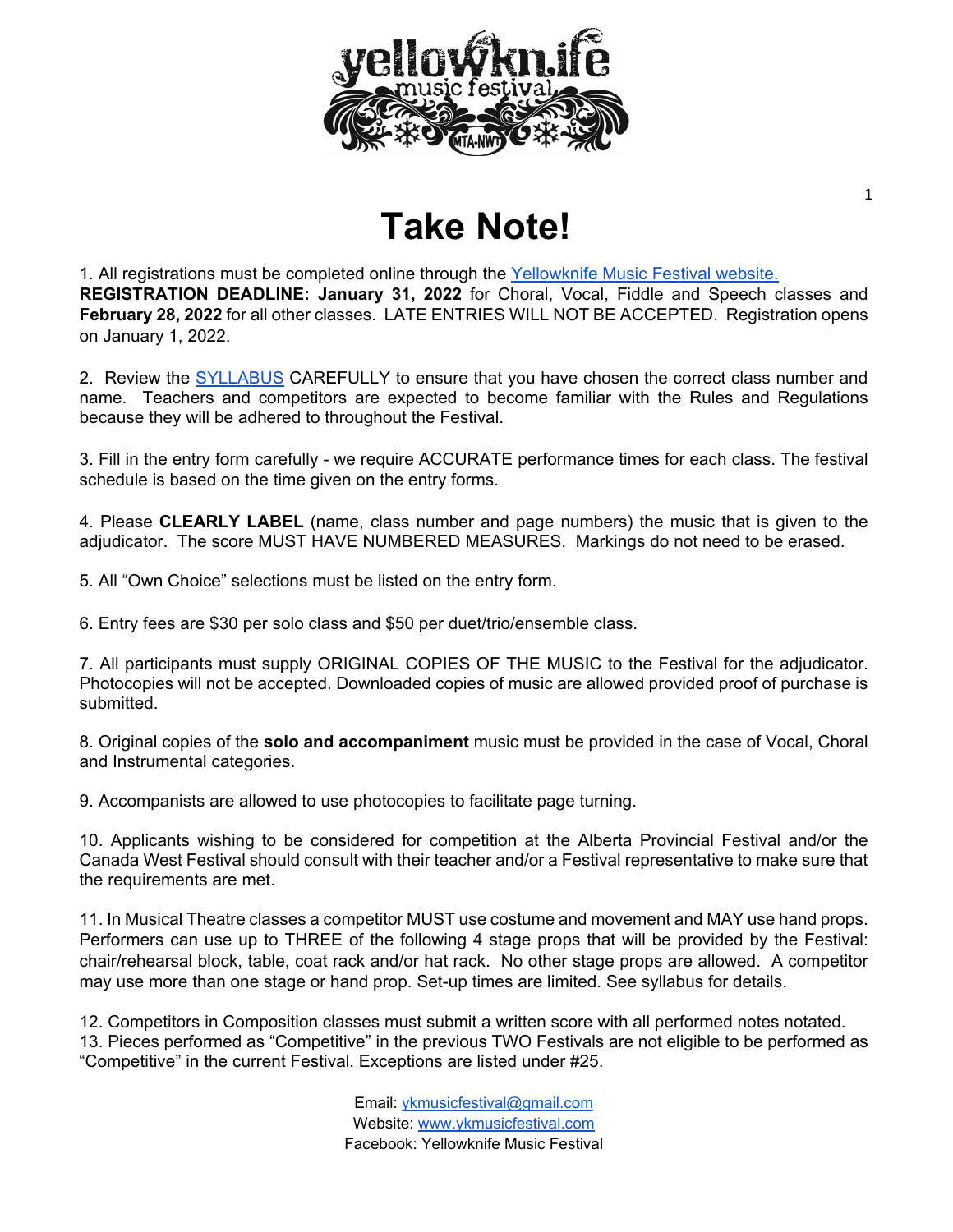15. NEW this year is the Canada West Performing Arts Festival. Competitors who go on to the Alberta Provincial Festival will be considered for the CWPAF. \*\*\*Only pianists entering in Piano Plan I or Concerto Classes will be considered.

16. Competitors are asked to notify the Festival Administrator at [ykmusicfestival@gmail.com o](mailto:ykmusicfestival@gmail.com)f any cancellation at least 24 hours in advance. The Registrar is not to be notified of changes.

#### **2022 Yellowknife Music Festival Committee**

Claire Singer, Festival Administrator Mona Boucher, Registrar Sue Epp, Posters & Programs Susan Shantora, Showcase Coordinator, Board Liaison Karen Hamre, Board Liaison

#### **Music Teachers Association - NWT Board of Directors**

Susan Shantora, President Karen Hamre, Treasurer Lisa Rayner, Secretary Sue Epp, Music Sundays Coordinator, Webmaster Bernice Westergreen, Director Mona Boucher, Director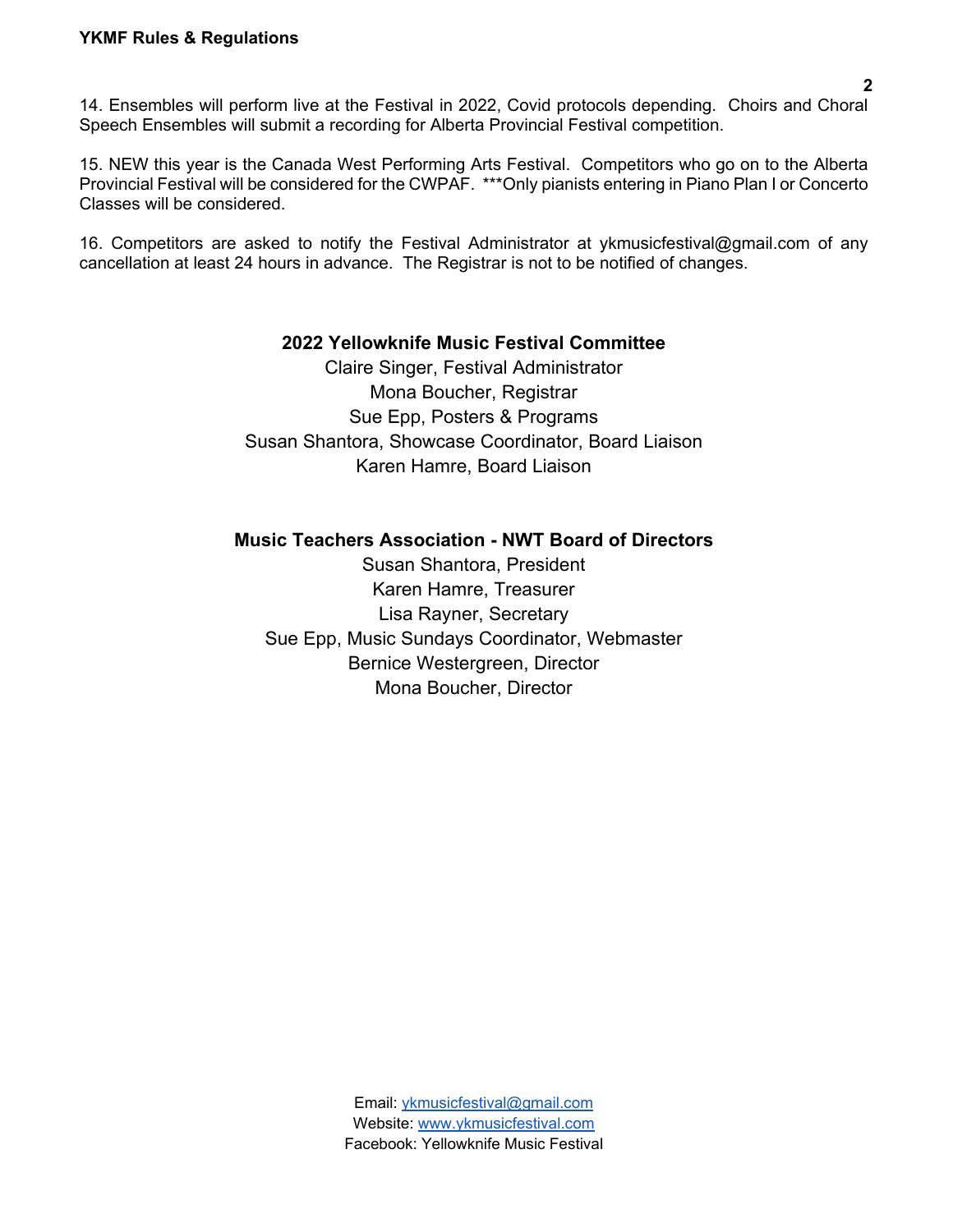#### **RULES AND REGULATIONS GOVERNING THE YELLOWKNIFE MUSIC FESTIVAL:**

**3**

#### WORKING MANAGEMENT

1. The competitions shall be under the working management of the Yellowknife Music Festival Committee which is hereafter called the "Committee". Any questions not dealt with in these rules shall be referred to the Committee whose decisions on such matters shall be final and binding on all concerned.

#### ELIGIBILITY DEFINITIONS

2. Complete registration forms and payment must have been received by the Festival Registrar **no later than January 31, 2022** for Choral, Vocal and Speech classes and **February 28, 2022**  for all other classes. LATE ENTRIES WILL NOT BE ACCEPTED.

Photo/Video waivers are included in the on-line registration process. In those cases where printed copies are needed, they are available for download on the website. Directors of large ensembles (bands/choirs) need to provide waivers if their ensemble is chosen to perform in the Showcase Concert. Directors will also be asked to provide names for all their members to be included in the Showcase program.

3. All classes shall be open to amateurs.

4. Members of Choral Societies, Choirs, large Ensembles, Orchestras and Bands may be professionals provided they comply with the terms of Rule #6 or #7.

5. All competitions, unless otherwise stated, shall be open to any competitor provided he/she is a resident or a student in the Northwest Territories.

6. Every competitor in Choirs, large Ensembles and Bands must be a bona fide member of their respective organizations. TEN percent of the choir membership may exceed a specified age limit by no more than two years.

7. Bands, orchestras and choirs are asked to submit a list of names of the members who will be participating in the Festival performance to the Registrar if a) they want the names of the participants listed in the program or b) they are planning on competing at the Provincial Festival. Changes can be made up until three weeks before the Festival start date. Choral Festival name change deadline: February 15, 2022 Band Festival name change deadline: April 5, 2022

8. When a school entry contains combined grades, the grade having the largest number of students determines the class to be entered.

9. A choir, band or orchestra entry with members from two or more schools, and trained as a unit, may compete as a school entry only if the members have not been selected on the basis of performing ability. Otherwise, it must compete as a non-school (community) choir, a community band, or community orchestra.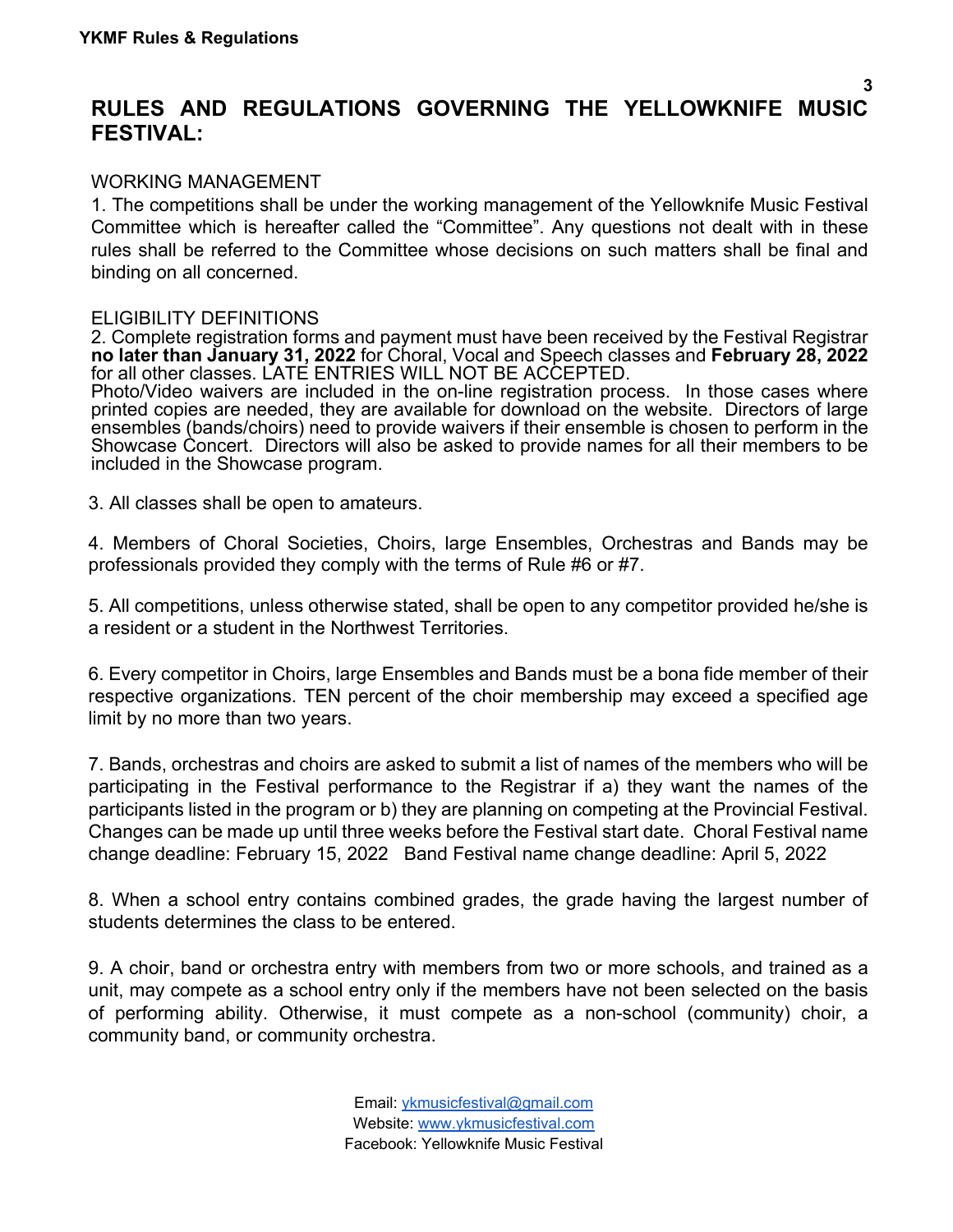10. Conductors may be either amateur or professional. Conductors may conduct any number of ensembles in the same class or otherwise, but **must not sing with their Choir, nor play with their Orchestra or Band.**

11. In like classes, participants may enter in one class only (e.g., if you enter Grade 1 List A, you are not allowed to enter Grade 2 List A). However, you may enter Grade 1 List A and Grade 2 List B because they are different categories.

12. Participants entering a class may choose Non-competitive (NC) or Competitive (C). Noncompetitive entrants are given comments. Competitive participants are given comments and a rating. Ratings are based on the following schedule:

> GOLD: An outstanding performance and achieving a mark of 90+ SILVER: An excellent performance and achieving a mark of 83-89 BRONZE: Very good performance and achieving a mark of 75-82 PARTICIPANT: Good Overall. Shows accomplishment and promise.

13. Concert attire is required for competitors and accompanists for all performances during the Festival. Concert attire is suggested to be semi-formal: knee-length or longer dresses or skirts, dress pants and blouses for females and dress pants and dress shirts for males. Ties and jackets are optional.

14. In classes where an age limit is set, the competitor shall not be over the specified age limit as of December 31 preceding the Festival.

15. Competitors shall enter the Festival and all festival classes based upon their gender identification. Sung and spoken selections are not constrained to gender specificity.

16. Performers in solo classes are asked to perform from memory with the exception of the Oratorio class where memorization is not required. Performers may play from printed sheet music and it is at the adjudicators discretion to award extra marks for memory or to take away marks for not having the music memorized.

17. In "Own Choice" classes, each competitor chooses a selection keeping in mind the quality and standard of the music. Where time limits are stated, competitors must adhere to the rules.

18. All "Own Choice" selections must be listed on the application form.

19. All music must be claimed from the Adjudicator's Secretary immediately after the class has been adjudicated.

20. COMPETITORS MUST SUPPLY ORIGINAL SCORES FOR THE ADJUDICATORS. A complete published score, including solo and accompaniment must be provided. Scores must be left with the secretary prior to the start of the class in which they are performing. Competitors should use the edition specified in the Syllabus. A performer using a photocopy will be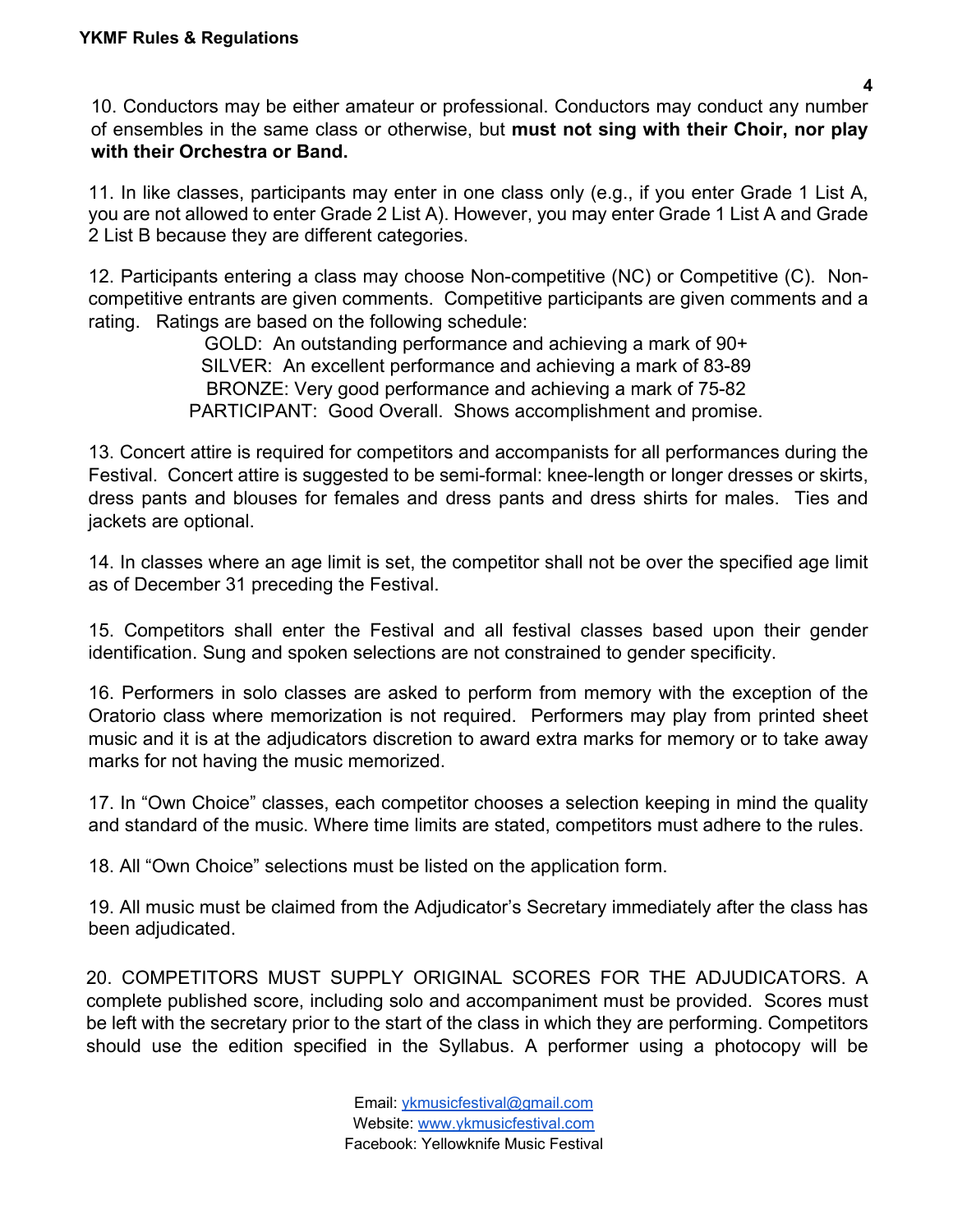disqualified. Downloaded music is permitted provided proof of purchase is supplied.

21. Accompanists may play from a photocopy to facilitate page-turning.

22. The score MUST HAVE NUMBERED MEASURES. Markings do not need to be erased.

23. **Participants, parents and teachers are not permitted to go to the Adjudicator's desk to speak to the adjudicator.** At no time may a teacher or competitor engage the adjudicator in conversation prior to or during or after any performance for that adjudicator. Such an approach may result in the competitor's disqualification. **Concerns, questions, and pedagogical differences should be directed to the Festival Site Manager or the Front of House volunteer.**

24. In all "Concert Group" or "Own Choice" classes, selections must not have been performed by the contestant in another class in the current Festival or in the Festival of the previous TWO years.

25. In duet or duo classes, one competitor may not perform the same part twice. A member of a duet or ensemble may enter more than once in a class provided that he or she performs a different part, plays a different instrument, or is the conductor.

26. NO piece of music performed as "Competitive" in previous Festivals may be performed as "competitive" in the current Festival. Pieces performed as "Non-Competitive" in previous festivals can be performed as "Competitive" in the current Festival. Pieces performed in previous festivals as "Competitive" may be performed only as "non-competitive" (meaning the participant would receive an adjudication but the selection is not eligible for Provincial recommendation) in the current Festival. Contact the Festival Administrator at [ykmusicfestival@gmail.com](mailto:ykmusicfestival@gmail.com) for more clarification.

#### EXCEPTION:

1. In the Piano Concerto classes, the 1st movement may be repeated in the second and third years provided that in the second year, it is augmented by the 2nd movement, and in the third year, all three movements are performed.

27. Any contestant wishing to enter the Festival, who cannot find a class to accommodate his/her musical instrument or group, may contact the Festival Administrator at [ykmusicfestival@gmail.com.](mailto:ykmusicfestival@gmail.com)

28. Outstanding participants of the Festival will be selected by the Adjudicators to perform in the Festival Showcase Concert in May 2022 to be held at the Northern Arts and Cultural Centre. Ensemble directors are asked to submit a list of names immediately upon confirmation of Showcase participation.

29. Performers hoping to compete at the Alberta Provincial Music Festival must: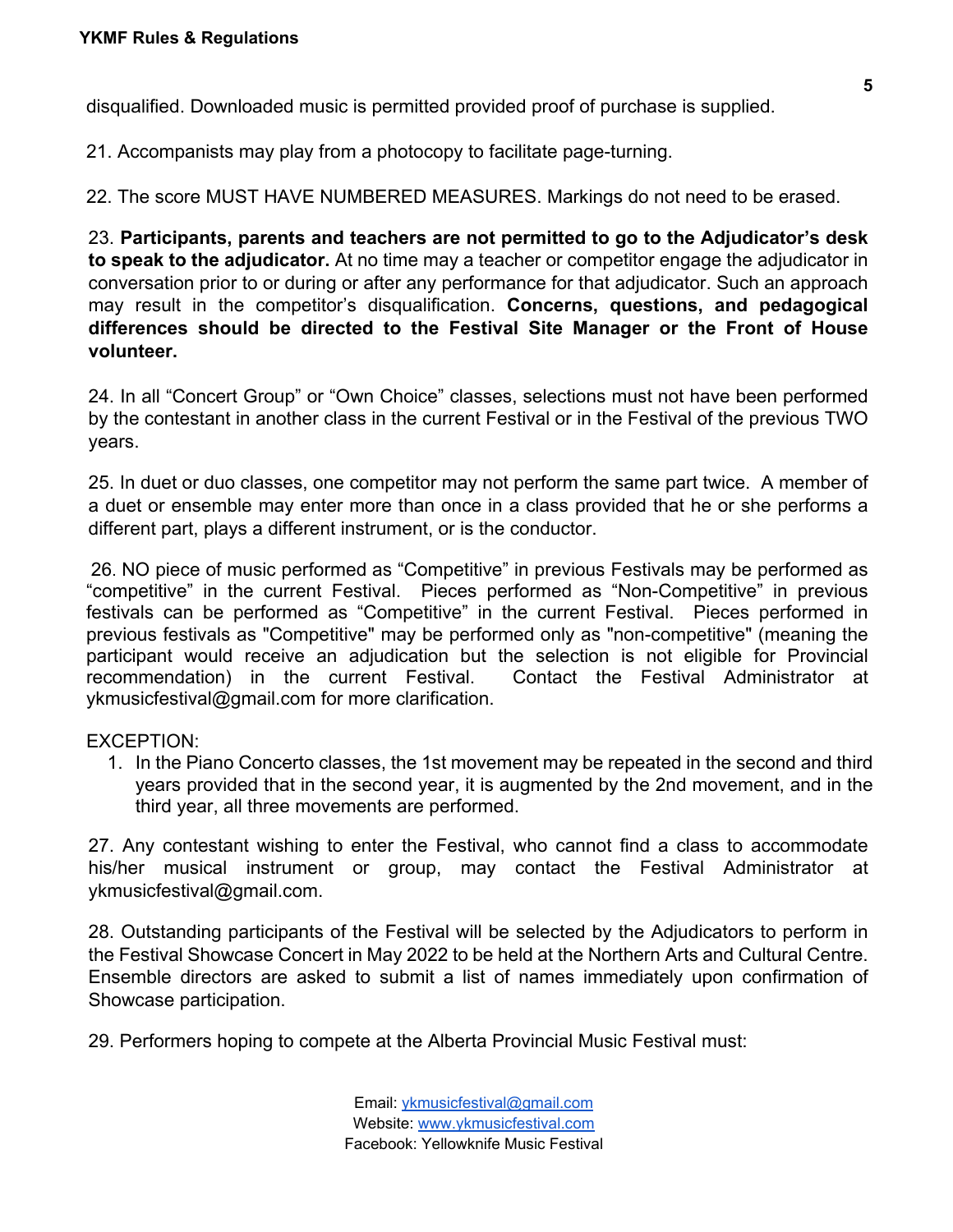- a) Enter as "Competitive" in the Yellowknife Music Festival
- b) Perform TWO selections at the Yellowknife Music Festival in the same discipline
- c) Meet the minimum eligibility requirements for the class
- d) Achieve a high level of performance.

The exception to this is Musical Theatre where participants need only enter as "Competitive" and perform ONE selection.

30. Immediately after the deadline for applications the Committee shall decide the order in which classes shall be taken and the order of competition. Competitors must perform in the order listed in the program unless changed as a result of extenuating circumstances. The Committee reserves the right to alter the order if necessary.

31. The Committee reserves the right to subdivide any class into two or more competitions should the number or character of the entries warrant this being done.

32. The Adjudicator's report may be obtained from the Adjudicator's Secretary at the end of each class or session. All unclaimed reports are returned to the Festival Administrator and may be picked up from them at any time up to the closing day of the Festival without any charge. However, if a report is requested after the Festival is over and has to be mailed, a charge of \$10.00 will be made.

33. In the event that the number of entries becomes very large, the Committee reserves the right to appoint additional Adjudicators.

34. Competitors are expected to supply their own accompanist. If this is not possible, the service of an accompanist may be arranged with the help of the Festival Administrator. Please contact the Festival Administrator at [ykmusicfestival@gmail.com a](mailto:ykmusicfestival@gmail.com)t least two weeks prior to the commencement of the Festival. Performers are responsible for arranging rehearsal and performance fees with the accompanist. The Yellowknife Music Festival is not responsible to provide or pay for an accompanist. Performers who arrive at the Festival class without having arranged for an accompanist will not be allowed to perform.

35a. Participants competing in Musical Theatre classes may use an electronic accompaniment for the local classes only.

35b. For instrumental classes, tuning on stage will not exceed 1 minute for solos or duets, or 3 minutes for ensembles.

36. Once the Adjudicator's Secretary has obtained silence in the hall, no performance shall commence until the Adjudicator has given the sign (either visual or spoken).

37. Competitors should omit repeats, unless specified in individual classes. In "Own Choice" selections, omit the repeats if the time limit will be exceeded.

38. Time limits for each class vary. Consult the Syllabus in each category for exact time limits.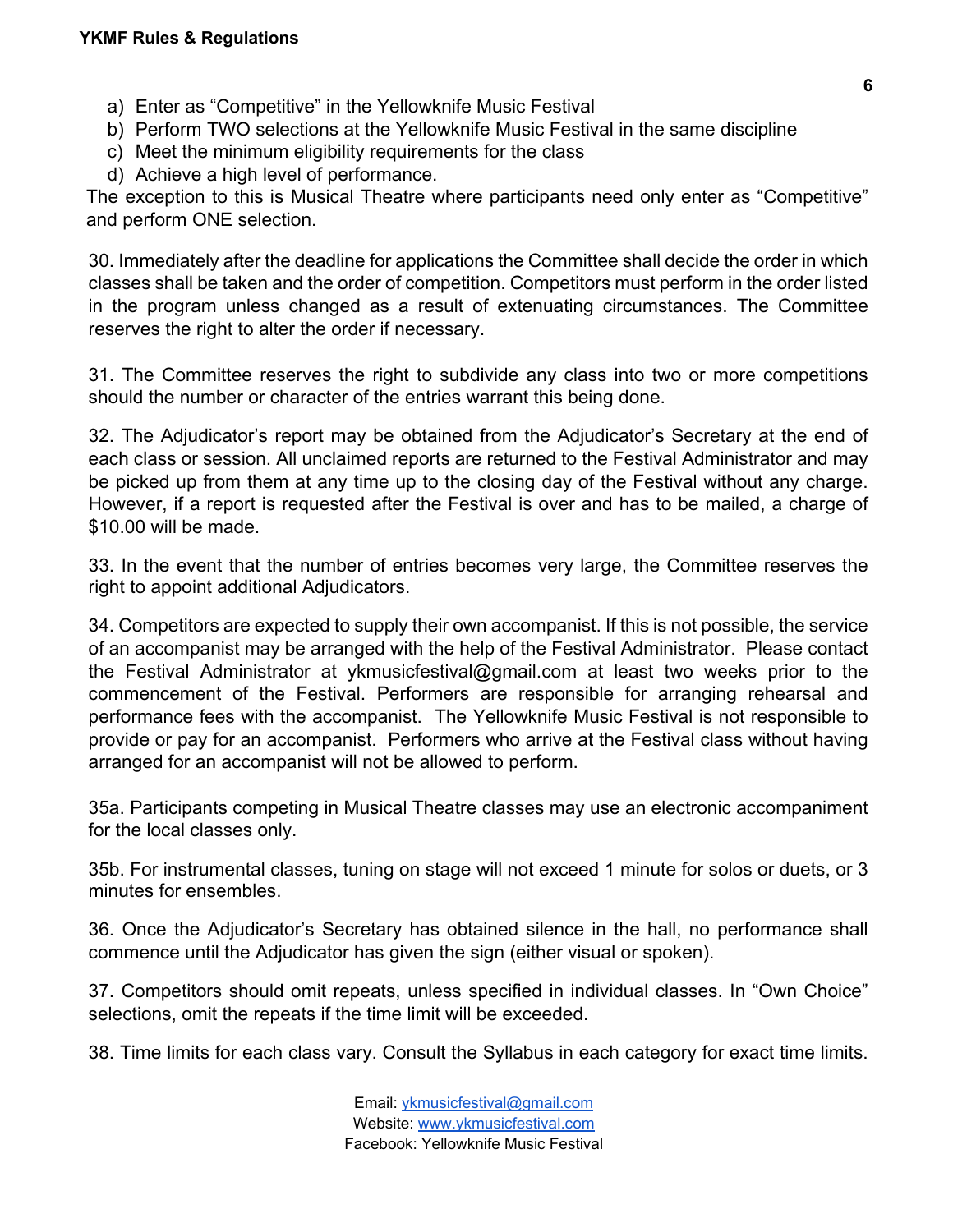When a selection exceeds the time limit specified in the syllabus, the contestant may be stopped by the Adjudicator.

39. Competitors are permitted to transpose pieces from the Vocal Syllabus to a more suitable key, if necessary, with the exception of Bach, and Opera and Oratorio arias. Selections from these three categories must be performed in the original key.

40. Competitors will be called to the stage by their name.

41. Competitors are invited to announce the title of the piece(s) to be performed.

42. Competitors must check in at the secretary's table 15 minutes before the class is scheduled to begin.

43. The oral adjudication may be general or individual, at the Adjudicator's discretion.

44. Entry fees are NOT REFUNDABLE.

45. Teachers and competitors are expected to become familiar with the Rules and Regulations because they will be adhered to throughout the festival.

46. Repertoire listed on the registration form is the repertoire to be performed in the Festival class. The exception is large ensembles whose Directors have until three weeks before the start of performances to declare their changes. The Registrar will be informed of the changes by February 15 (Choirs) and April 5 (Bands etc.) at *ykmfregistrar@gmail.com* 

#### **RULES ENFORCEMENT**

47. The Festival Site Manager will enforce all Festival Rules and Regulations.

#### **CONDUCT**

48. Each choir shall bring a minimum of one (1) adult chaperone for each fifteen (15) students.

49. The conduct of a participating ensemble and its individual members is the responsibility of the individual director. It is expected that participants will demonstrate respect at all times for the rights of others and conform to all rules of the Festival. Problems and violations brought to the attention of the respective Festival Site Manager will be dealt with appropriately and may result in "Disqualification" or "Dismissal". An ensemble may be disqualified as a result of flagrant time violations, age or affiliation infractions, using photocopies (unless accompanied by a letter of consent from the copyright owner or publisher), illegal substitution and tampering with sound and stage equipment, or with not obeying the Festival Site Manager's instructions. The ensemble shall be deemed ineligible to receive any Festival Standards or Awards. An ensemble which has been dismissed will have all rights and privileges of participation in the Yellowknife Music Festival revoked and will forfeit all registration fees. Dismissal will result either from conduct which is perceived to be detrimental to the aims of the Festival or interference with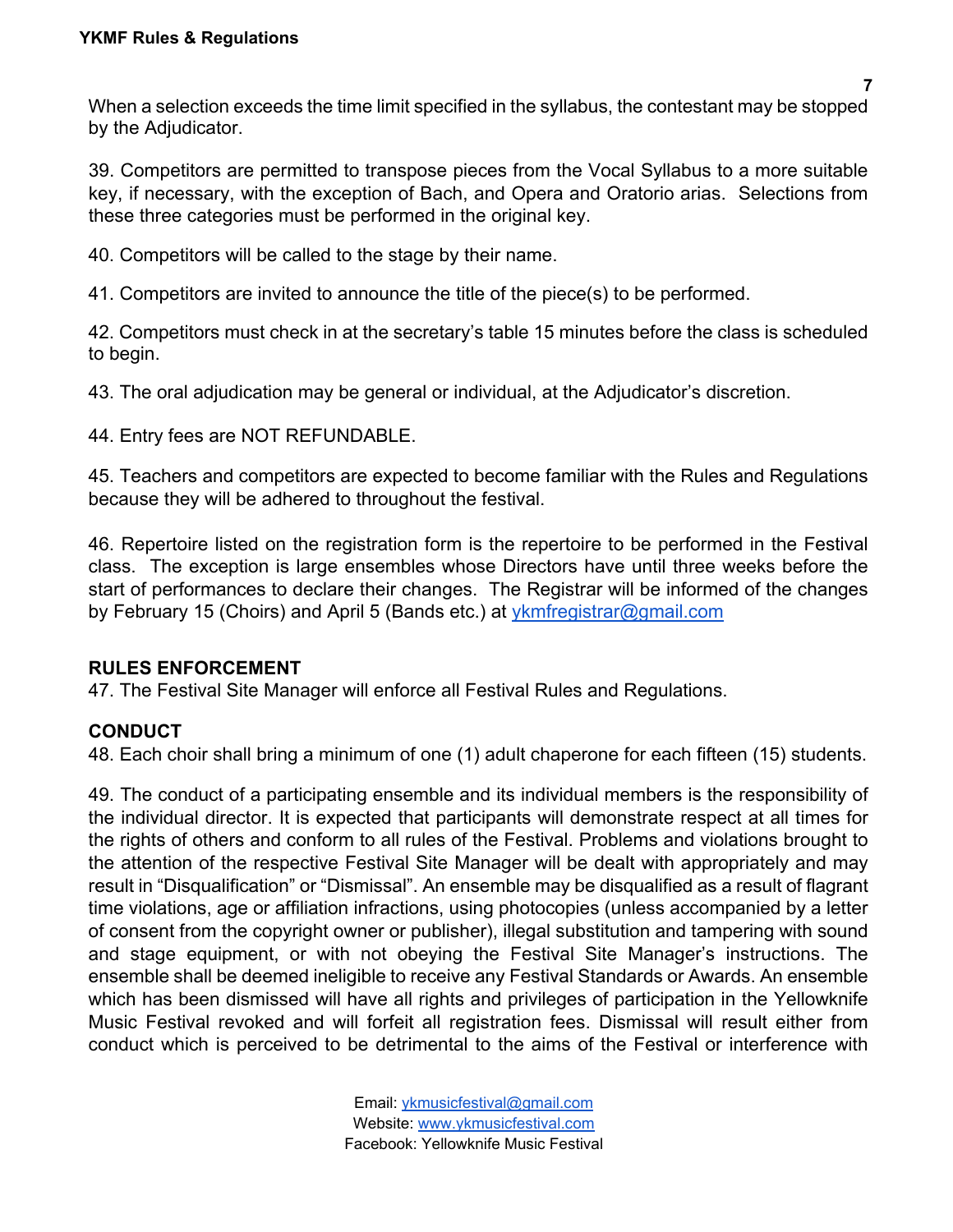another ensemble's performance.

#### **COMPLAINTS AND PROTESTS**

50. Any complaint or protest must be made in writing to the President of the Music Teachers' Association - NWT and must be accompanied by a protest fee equivalent to the entry fee of the class being protested. If upheld, the protest fee will be refunded.

#### **AWARDS**

51. All award cheques must be cashed within one month of the Festival.

## **ALBERTA PROVINCIAL MUSIC FESTIVAL RULES GOVERNING AMFA - Summary**

DATES: May 23 - 28, 2022 LOCATION: Edmonton, Alberta CONTACT: [www.albertamusicfestival.org](http://www.albertamusicfestival.org/)

#### **SOLO AND ENSEMBLE General Information**

To compete at the Alberta Provincial Festival a competitor must be recommended by the adjudicator at the local Festival by performing to a high standard in a minimum of two classes in one discipline.

#### PROVINCIAL FESTIVAL CLASSES

Participants in the annual Provincial Festival must be recommended by the adjudicator of a Local Festival, and must have adhered to the "Rules Governing the Provincial Festivals" as printed in Alberta Music Festival Association Syllabus. An extract from this document containing the relevant information is available on our website.

PLEASE NOTE: Competitors, teachers and parents are responsible for obtaining all pertinent Local, Provincial and National Festival syllabi and for familiarizing themselves with rules, regulations and requirements. Help will be provided by the Yellowknife Music Festival to help you choose the classes that will help you qualify for recommendation to the Provincial and National levels.

PERFORMING REQUIREMENTS FOR THE PROVINCIAL FESTIVAL: TWO selections for all disciplines except MUSICAL THEATRE, where the competitors perform only ONE selection.

#### **How does the recommendation process work?**

Recommendations are based on performance and marks in the local classes that were entered. The adjudicator will recommend one person and possibly an alternate after the local festival is over.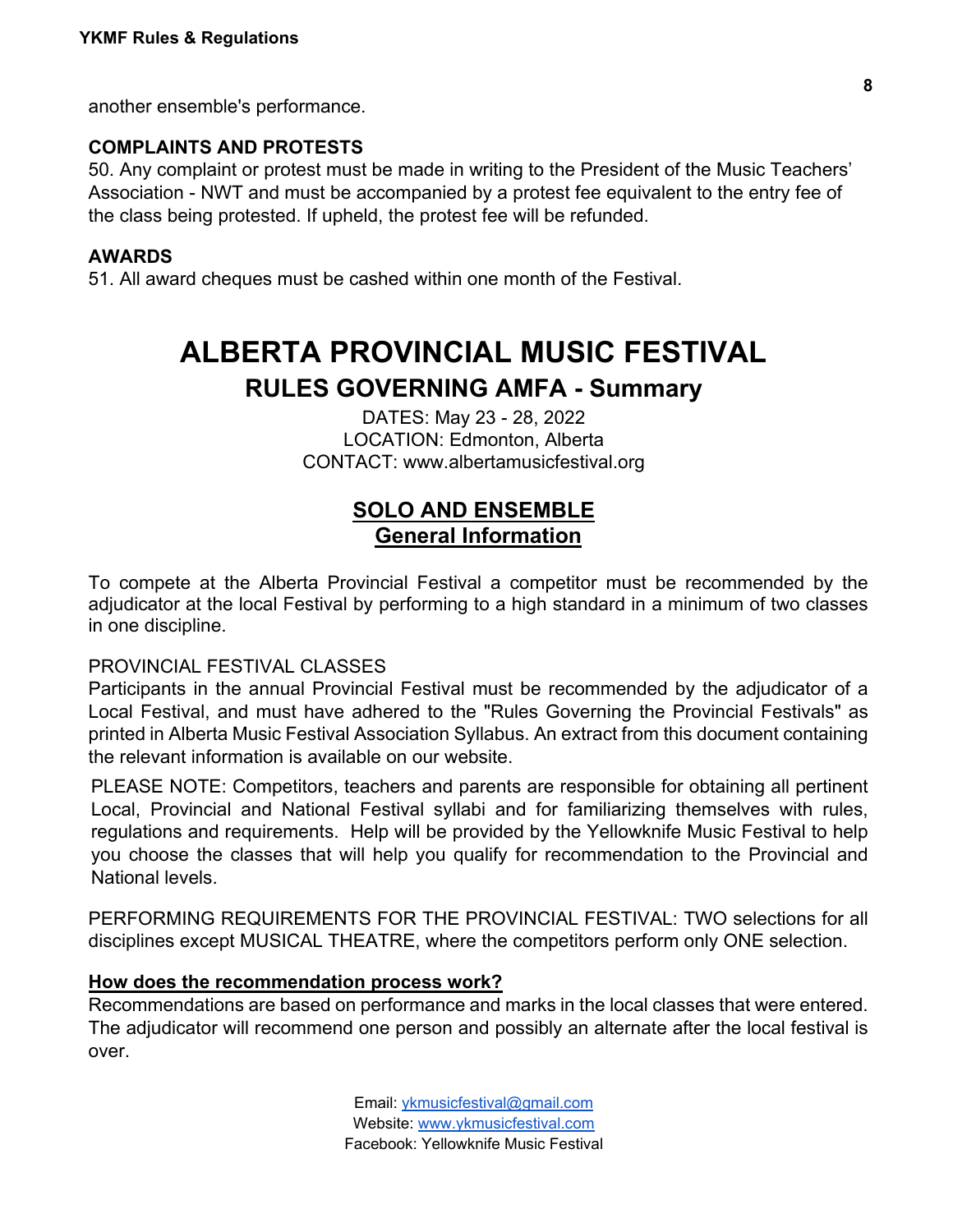#### **How many competitors are recommended from the local to each Provincial class?**

ONE competitor may be recommended to go to the Provincial Festival and possibly one alternate competitor. If the Recommended competitor cannot go to the Provincial festival, then the Alternate will be asked to go in their place.

#### **What classes need to be entered at the local level?**

Participants will be required to enter at least TWO Performance classes in the same discipline and achieve a high mark. The exception is Musical Theatre where the performer needs only enter one class to be considered.

#### **What Provincial classes are there in each discipline?**

For the complete list please go to [www.albertamusicfestival.org](http://www.albertamusicfestival.org/) and see listings under "Syllabus" - Appendix B or use this [link.](https://f9ffd267-2112-4fc9-be8b-a8948106f62a.filesusr.com/ugd/c78996_e60d04f58b29456aa27b13c5d38de460.pdf)

### **CANADA WEST FESTIVAL - NEW in 2022 RULES GOVERNING THE CWPAF - SUMMARY**

DATES: July 21-23, 2022 Location: University of Saskatchewan (Saskatoon) CONTACT: [www.albertamusicfestival.org](http://www.albertamusicfestival.org/)

1. Competitors entering the Canada West Performing Arts Festival (CWPAF) must be recommended by an adjudicator at the Provincial festival (AB, BC, SK) in the province where they live or study. Competitors are responsible for all costs/arrangements for travel, meals, accompanists, equipment (except pianos) and accommodation.

2. Piano participants must enter a class in Piano Plan I or a Concerto class to be considered for the CWPAF.

3. One piece that is adjudicated at the Provincial level music be included in the selections performed at the CWPAF.

For more detailed information click on this [link.](https://f9ffd267-2112-4fc9-be8b-a8948106f62a.filesusr.com/ugd/c78996_354a7340288f4a65b6200aeab4f57663.pdf)

**CLASSES OFFERED** (Maximum competitors, per province, shown in parentheses)

| VOCAL - 12, 17 and 24 and Under (3) | MUSICAL THEATRE - 12, 17 and 24 and Under (3)       |
|-------------------------------------|-----------------------------------------------------|
| PIANO - 12, 17 and 24 and Under (3) | STRINGS - 12 and 17 and Under (3), 24 and Under (2) |
| WOODWINDS - 17 and 24 and Under (2) | BRASS - 17 and 24 and Under (2)                     |
|                                     |                                                     |

CLASSICAL GUITAR - 17 and Under (3), 24 and Under (2)